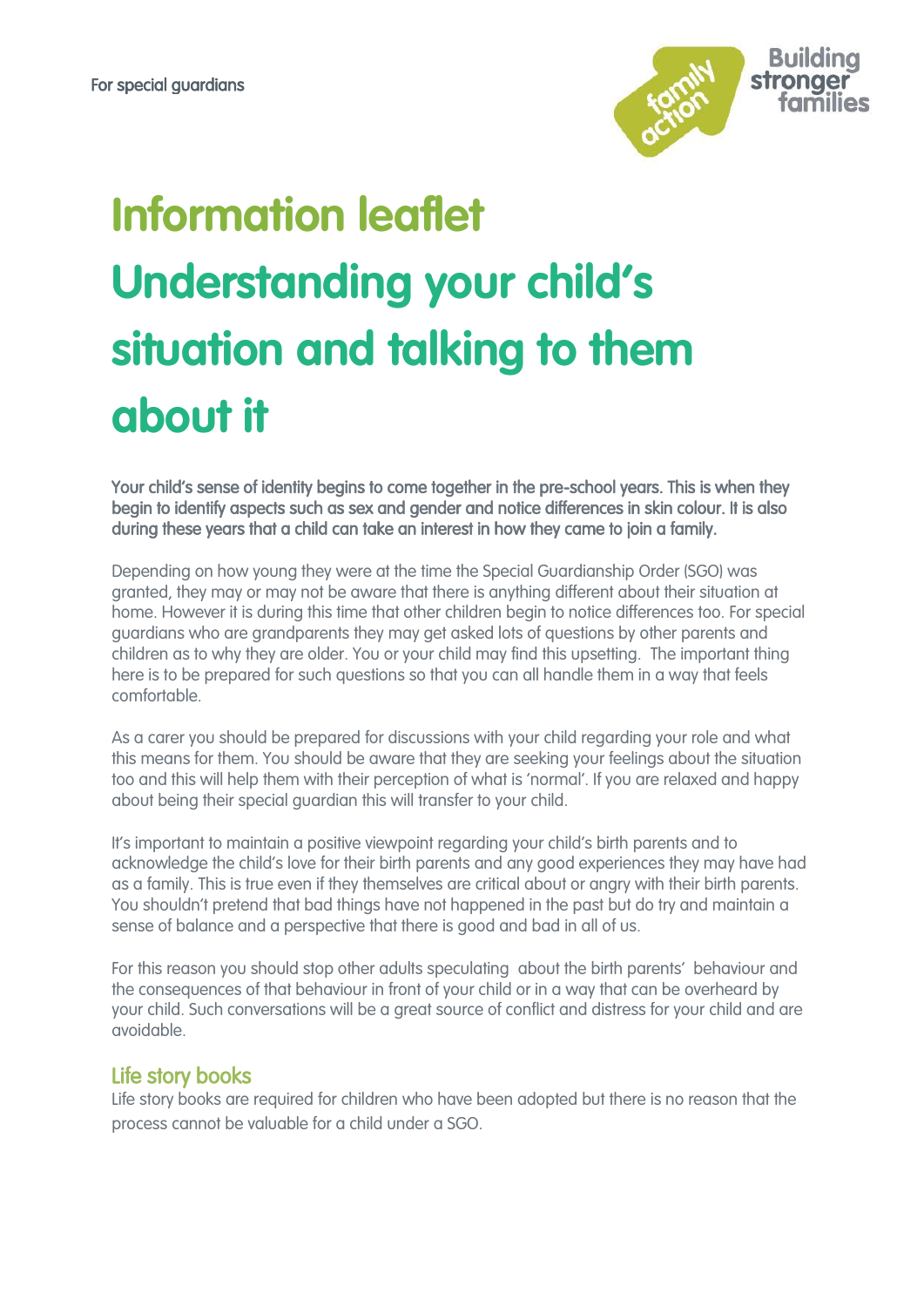

A life story book is a scrapbook which tells the story of the child's life through words and pictures and aims to give them an understanding of their identity and history.

They help children by giving them a record of their history, allowing them to integrate the past into the future so their childhood makes sense to them. It also gives them an on-going narrative they hopefully feel they can add to as time goes by.

It can be a valuable tool for the child to return to when confronting old feelings or trying to accept the past. It allows them to remember the good times shared with their birth parents and put their lives into better context.

For ideas or help to construct a life story book, have look at the list of useful resources below. You could also contact the team your local authority has in place for adoption support as they will have lots of experience and may be able to help you. The team is usually called the 'Adoption Support Team' but can also be known as the 'Kinship Support Team', 'Family Placement Team' or 'Post Adoption Support Team'.

To find out what the team is called in your area contact your local Families Information Service or your local authority.

You could begin the process of creating a life story book yourself by starting to gather together pictures of your child from different stages in their childhood and by asking other people who have known the child at different stages to contribute their own pictures or written memories of the child at different ages and stages..

## **Attachment**

Attachment describes interpersonal relationships between human beings. To thrive children need to feel that they 'belong' and having strong attachments with the people who are caring for them, usually their parents, help to achieve that. Special guardians need to understand the importance of attachment too. You need to ensure that you are emotionally available to your child and that you recognise when they need attention and respond accordingly.

## Useful books

There are a number of children's books published relating to identity and kinship care. These resources may be useful for children living with special guardians. Look at the publishers CoramBAAF and Hinton Publishing who both produce a range of relevant books.

#### Publications discussing how to construct a Life Story book:

- Life Story Work with Children Who are Fostered or Adopted: Creative Ideas and Activities by Katie Wrench and Lesley Naylor
- Digital Life Story Work by Simon P. Hammond and Neil J. Cooper